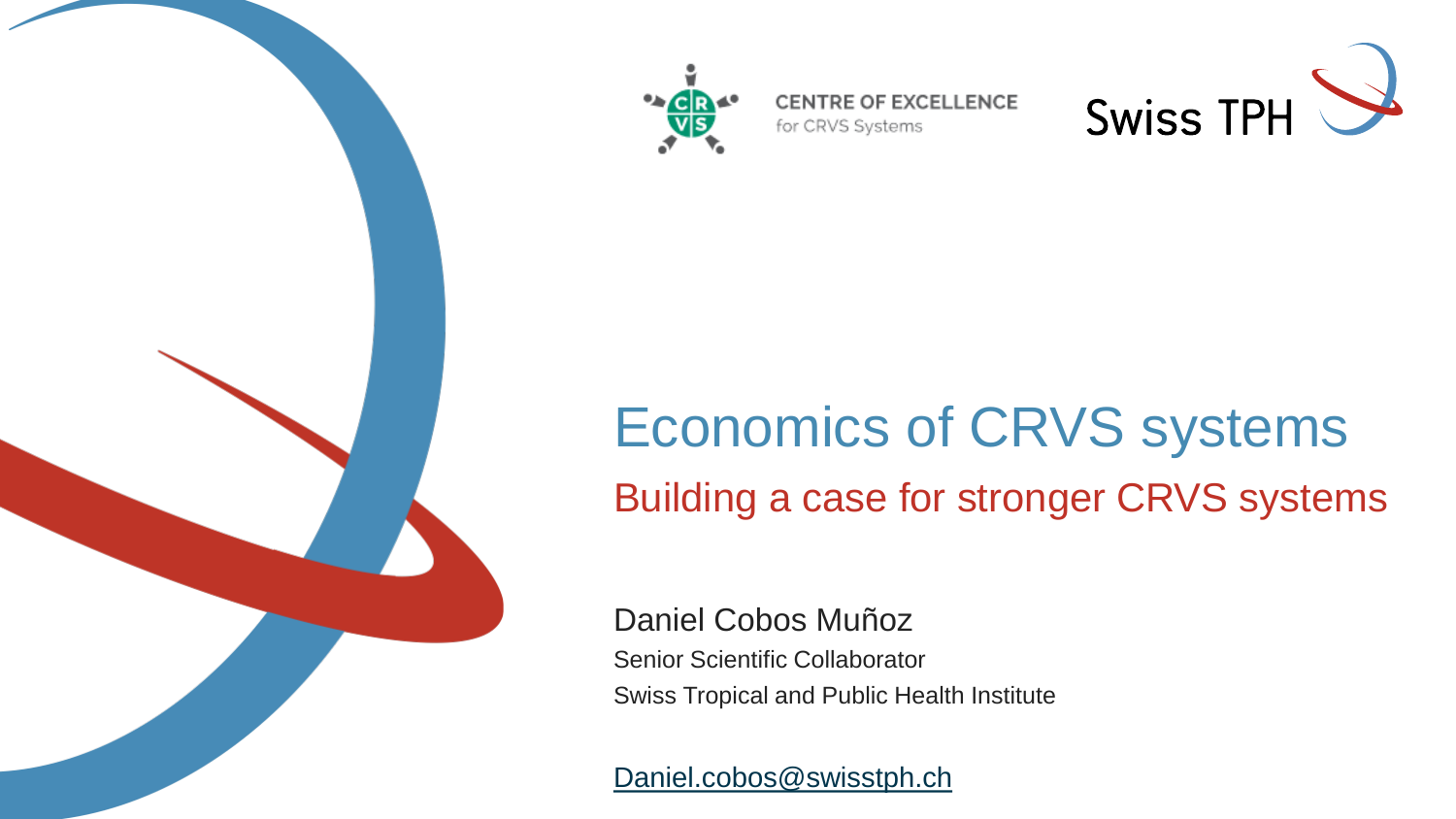### **Economic Case for CRVS**









Becedas **Don de Savigny** Carmen Sant **Irina Dincu** Becedas **Fruchtman** 





Gunther fink

**Funded by:** IDRC- Centre of Excellence

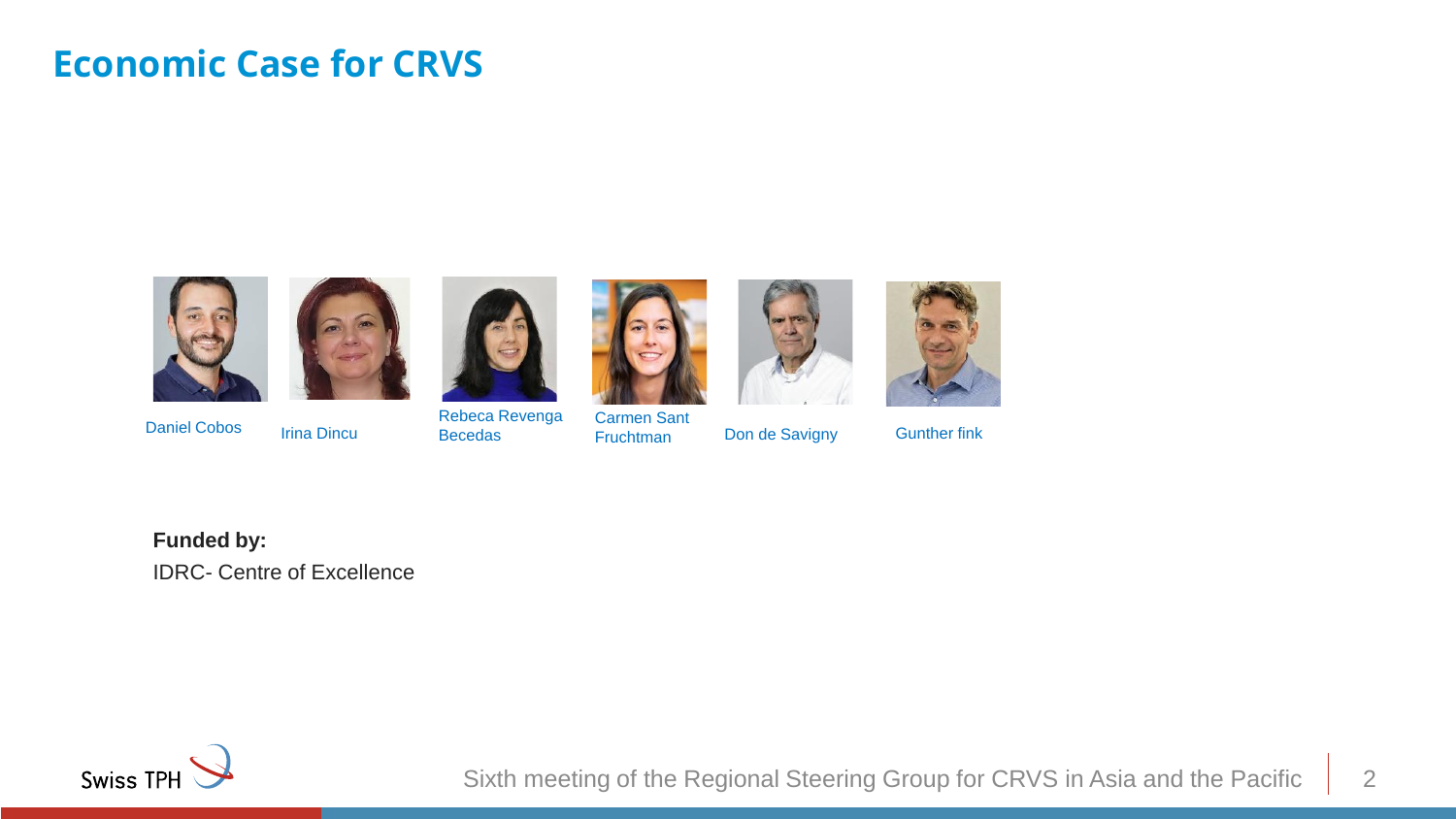### Outline of the presentation

1. Rationale for an economic case for CRVS

- 2. Benefits of CRVS systems (systematic review)
- 3. Framework to develop an economic case for CRVS
- 4. Plan for the session

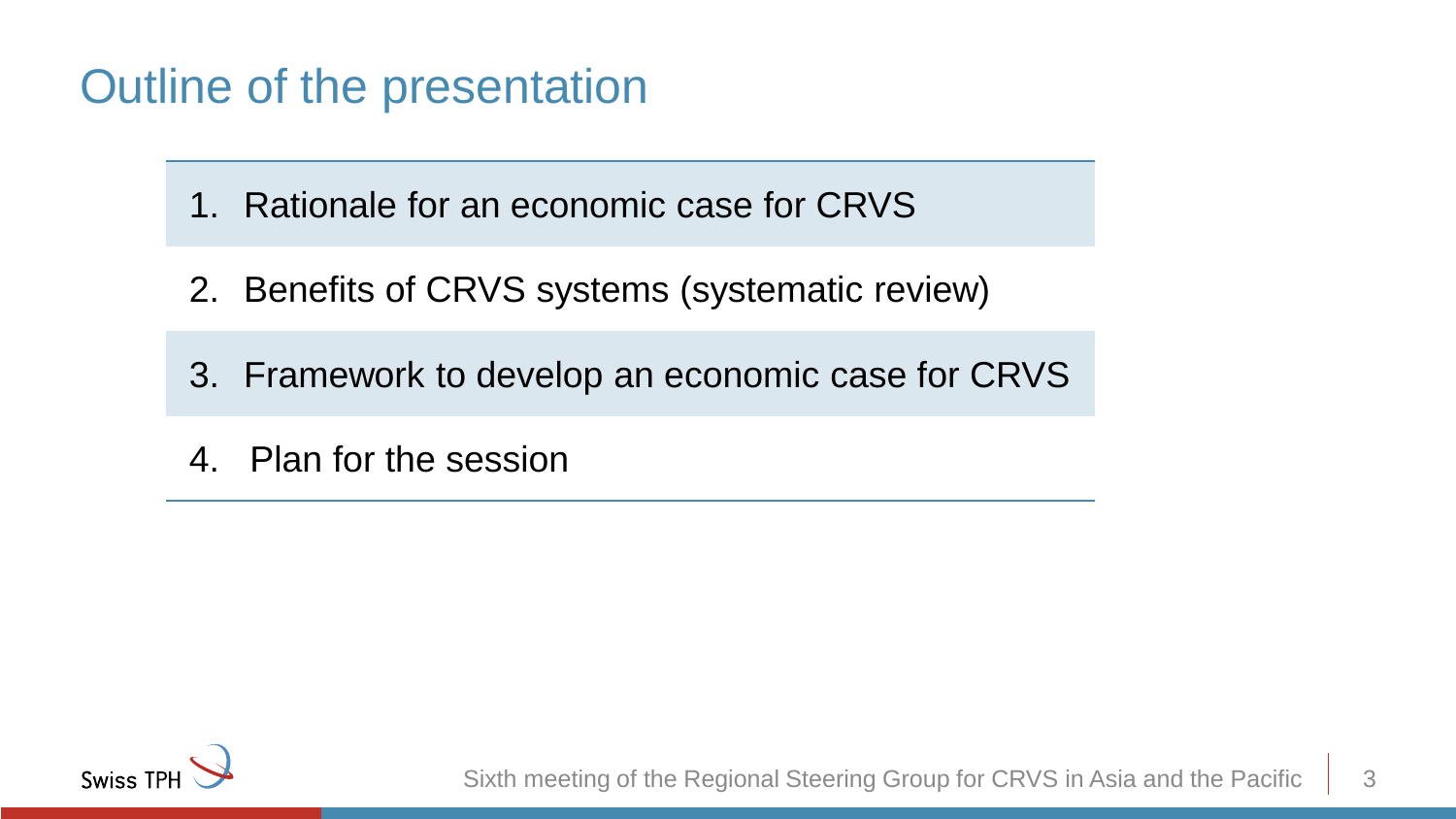### Why we need an economic case for CRVS?

• Even though there has been an increase in funding for CRVS, there is still a **significant funding gap** in some countries

|                                                           | <b>Country</b>      | Share of NSDS covered by |        |
|-----------------------------------------------------------|---------------------|--------------------------|--------|
|                                                           |                     | public finance           |        |
|                                                           | <b>Burkina Faso</b> | 31%                      | ıg Gap |
| Development costs                                         | Mali                | 50.4%                    | )4     |
| Recurrent costs <sup>a</sup>                              | <b>Niger</b>        | 43.1%                    | ļ9     |
| International support to CRVS including knowledge         | <b>Maldives</b>     | 76.6%                    |        |
| sharing, and strengthening the evidence base <sup>b</sup> | Cameroon            | 27%                      | 28     |
|                                                           | Laos                | 35%                      |        |
| Monitoring and evaluation <sup>c</sup>                    | <b>Honduras</b>     | 9%                       | 4      |
| <b>TOTALS</b>                                             | Georgia             | 61.7%                    | 15     |
| World Bank, 2014                                          | <b>Bolivia</b>      | 37%                      |        |
|                                                           | Tajikistan          | 25.8%                    |        |

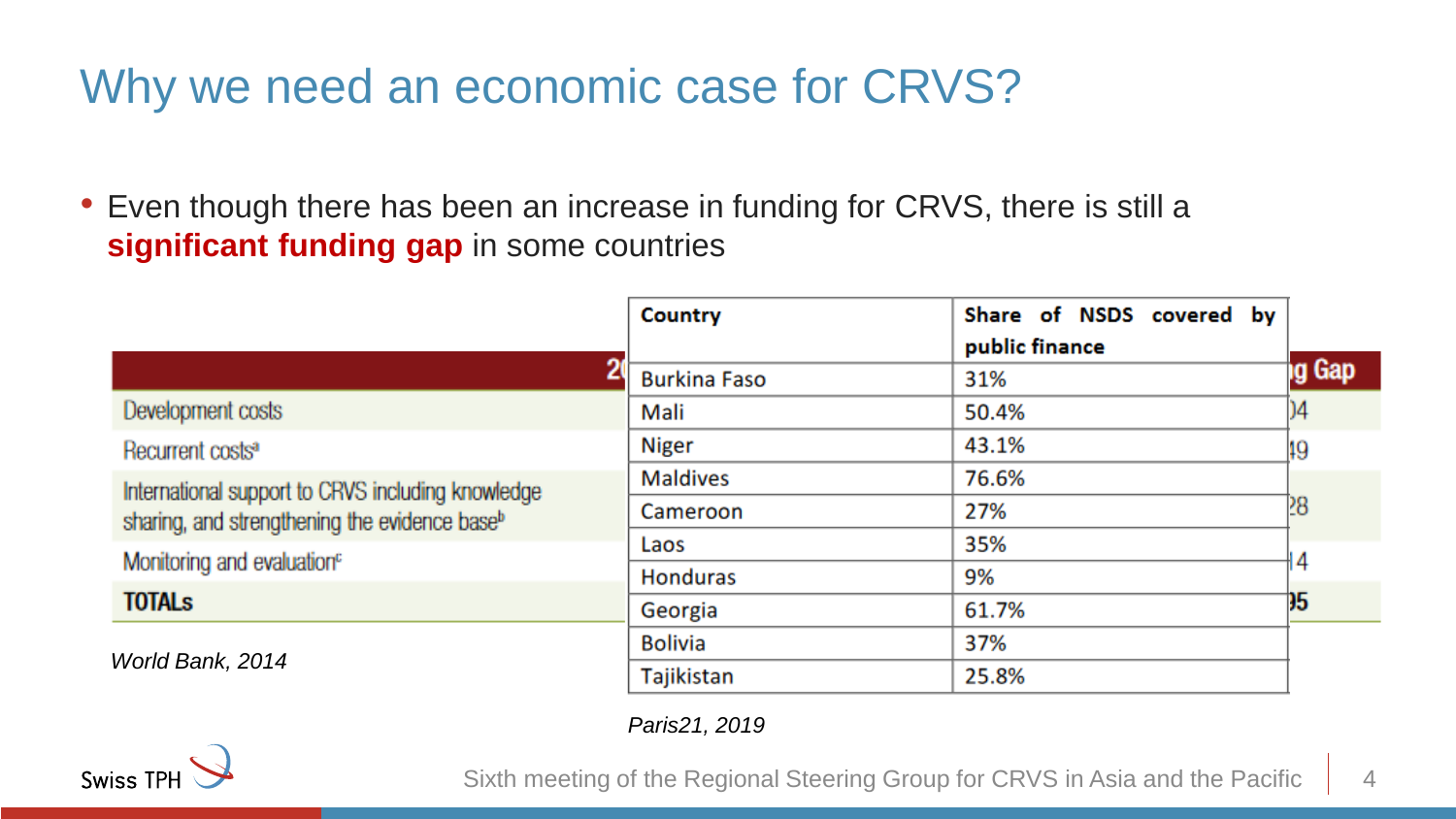### Why we need an economic case for CRVS?

- COVID19 is rising **new competing priorities** for countries
- **Patchy evidence** on the economics of CRVS systems
- An **economic case for CRVS has not been yet developed** in terms of cost savings and return on investment



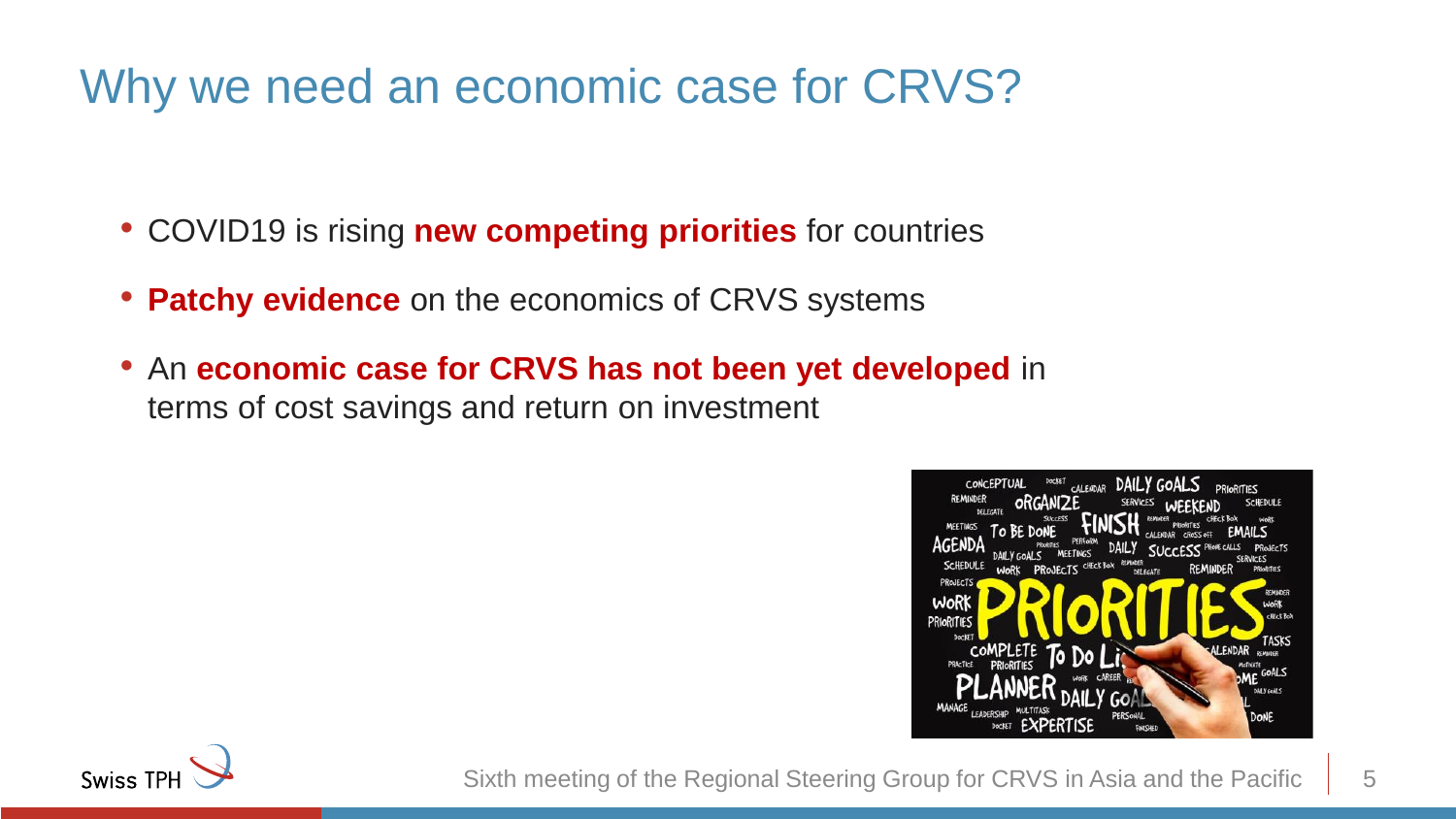### **Objectives**

- 1. To **develop a framework for capturing the economic and social benefits associated with CRVS**; and to **analyse the fiscal benefits and efficiency gains** associated with investments in CRVS systems; and
- 2. To **set out the economic argument and evidence base** that show that CRVS systems can provide **a return on investment for government, multilateral and private sector stakeholders.**

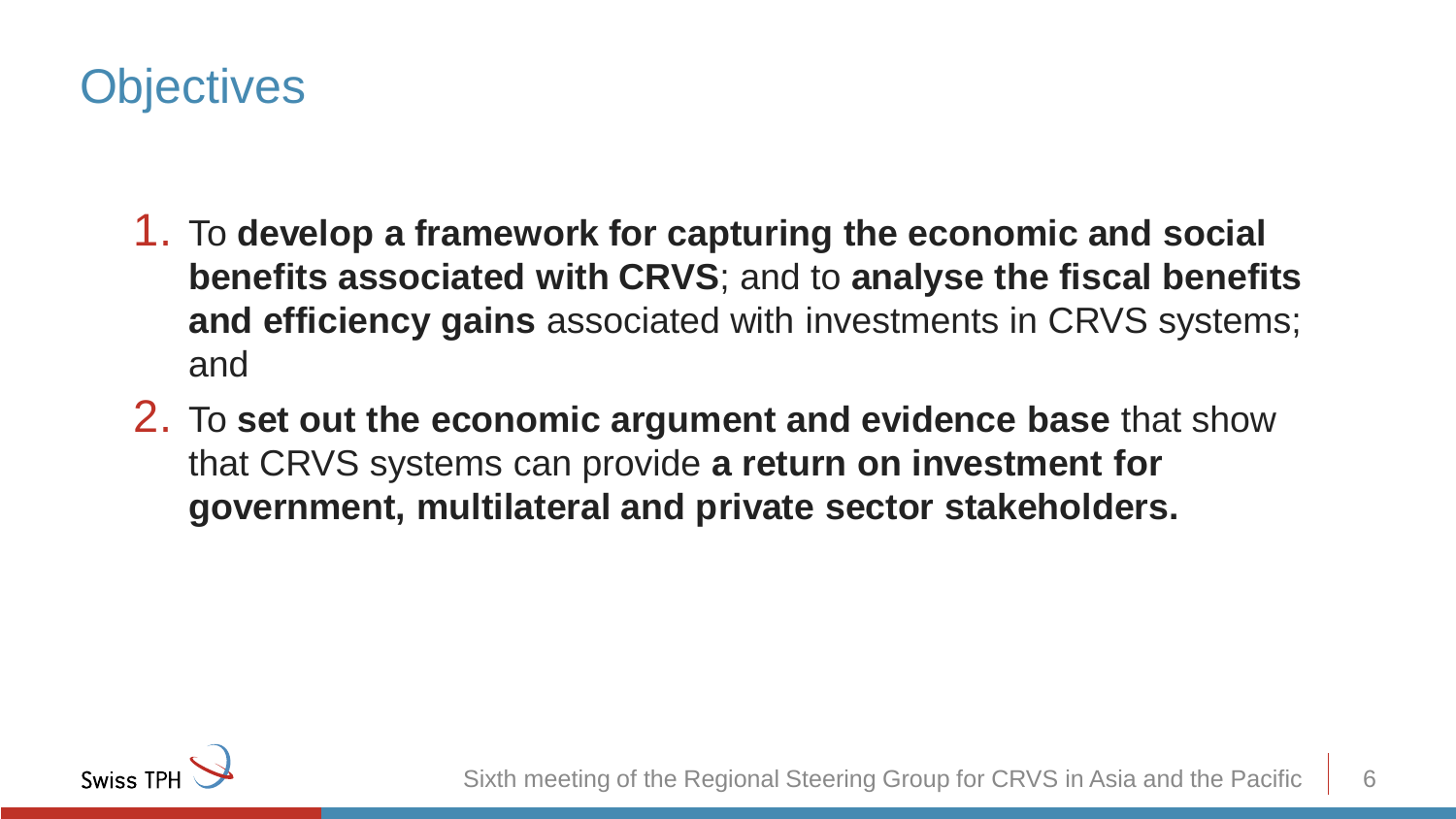

# Benefits of CRVS systems

Systematic review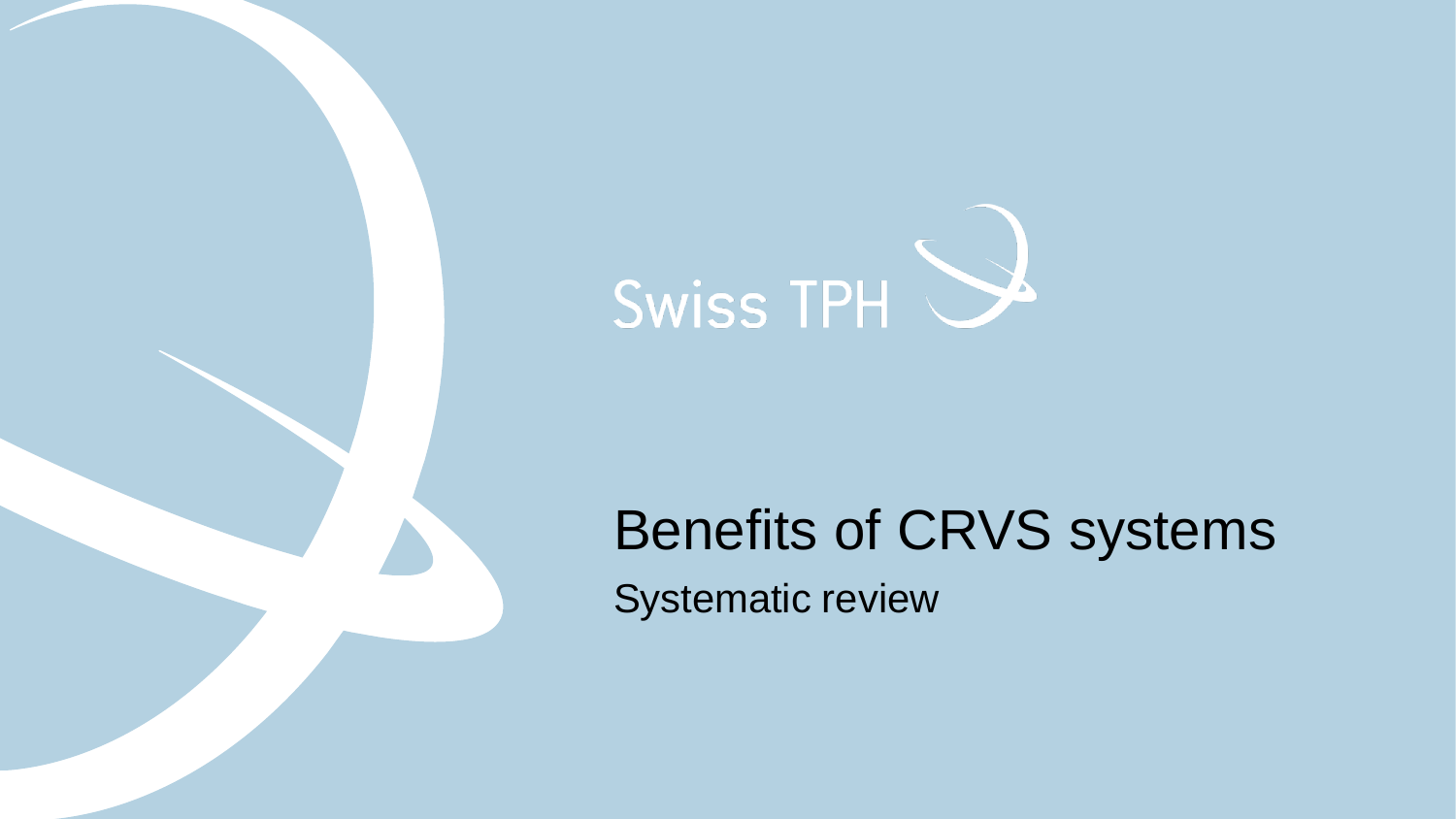## What are the (economic) benefits of CRVS systems?

#### **Benefits are well documented (or not?)**

Conceptually, the benefits of a robust and reliable CRVS system are well documented



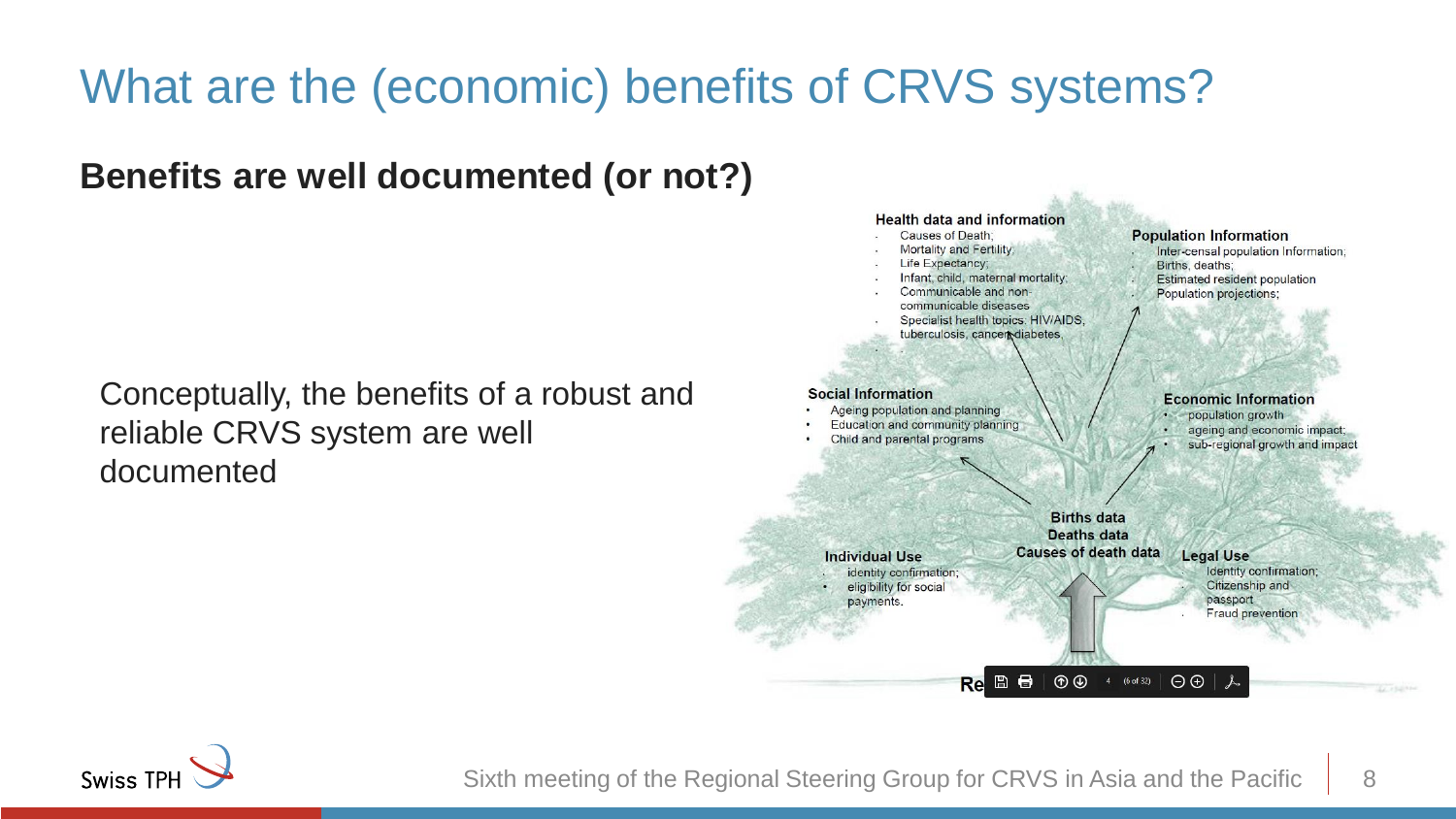## What are the (economic) benefits of CRVS systems?

#### **Benefits are well documented (or not?)**

- CRVS systems are complex with various paths for impact
- Benefits would materialize over a long period of time
- Difficult to integrate this information the policy dialogue





Sixth meeting of the Regional Steering Group for CRVS in Asia and the Pacific | 9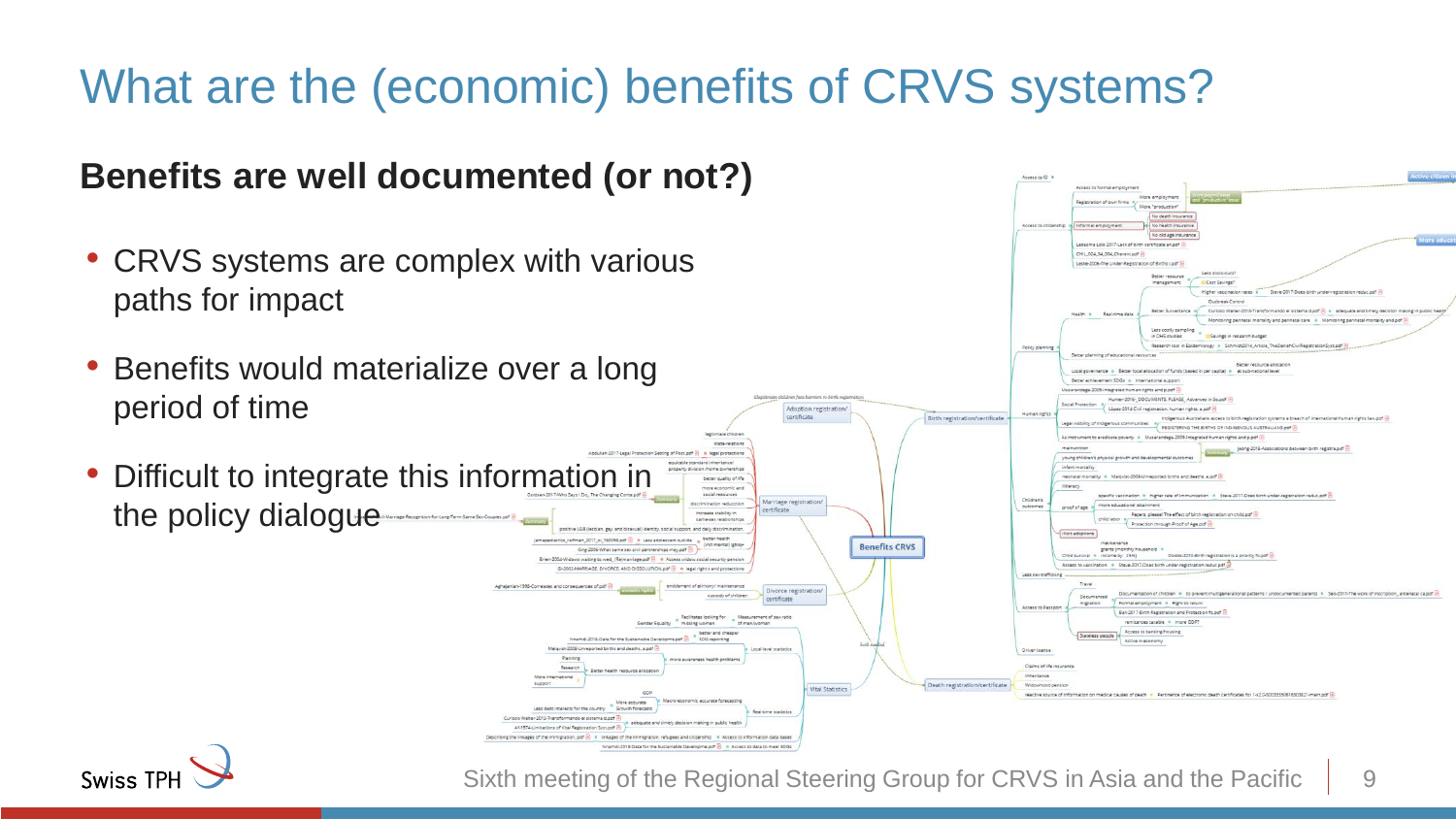### Benefits of CRVS systems

### **A functional CRVS system is associated with**

- Reduced likelihood of child labour
- Reduced likelihood of child marriage
- Increased tax revenue and access to formal economic sector
- Increased access to a formal employment
- Increased educational outcomes and access to education



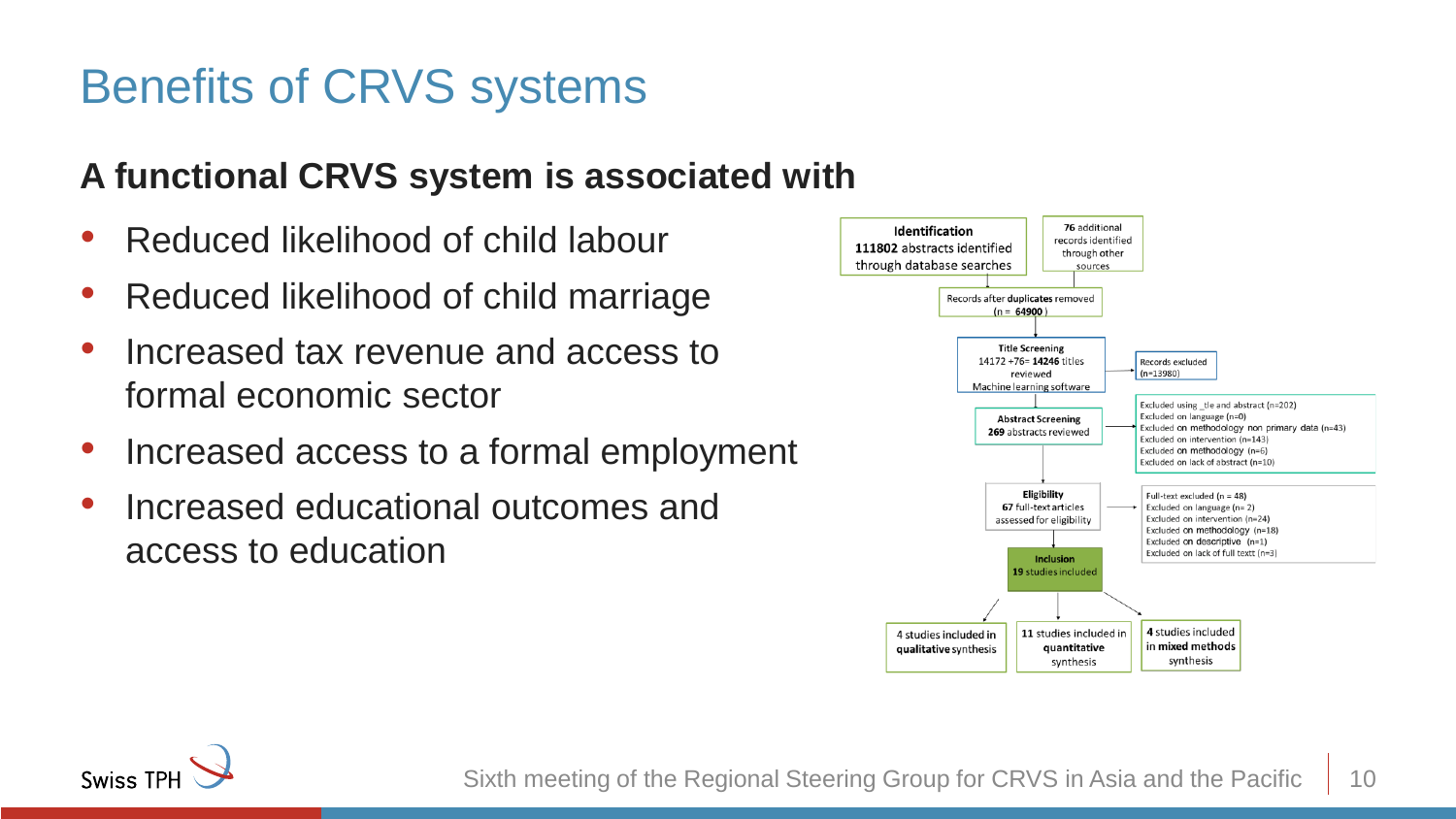### Benefits of CRVS systems

### **A functional CRVS system is associated with**

- Improved vaccination status
- Improved nutritional status
- Reduce suicide rate among LGBIS
- Access to conditional cash transfer and other social protection programs



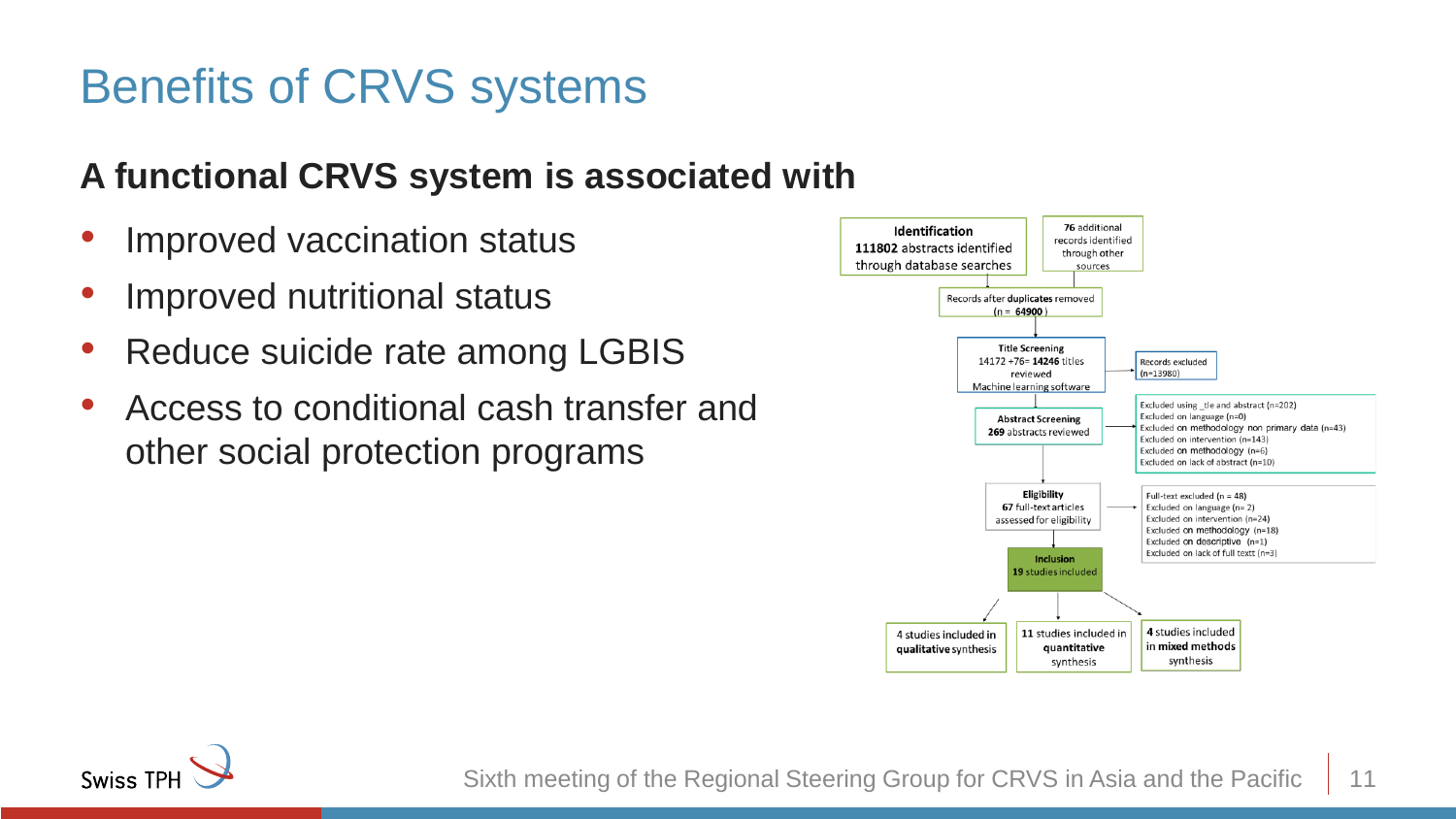## What are the (economic) benefits of CRVS systems?

### **Benefits are well documented (or not?)**

- **Limited evidence** on the impact to CRVS systems on individuals, governments and societies
- **Imbalance on the evidence around some vital events** (no evidence of the benefits of death registration)
- General **positive evidence on the value of CRVS** systems but not robust study designs

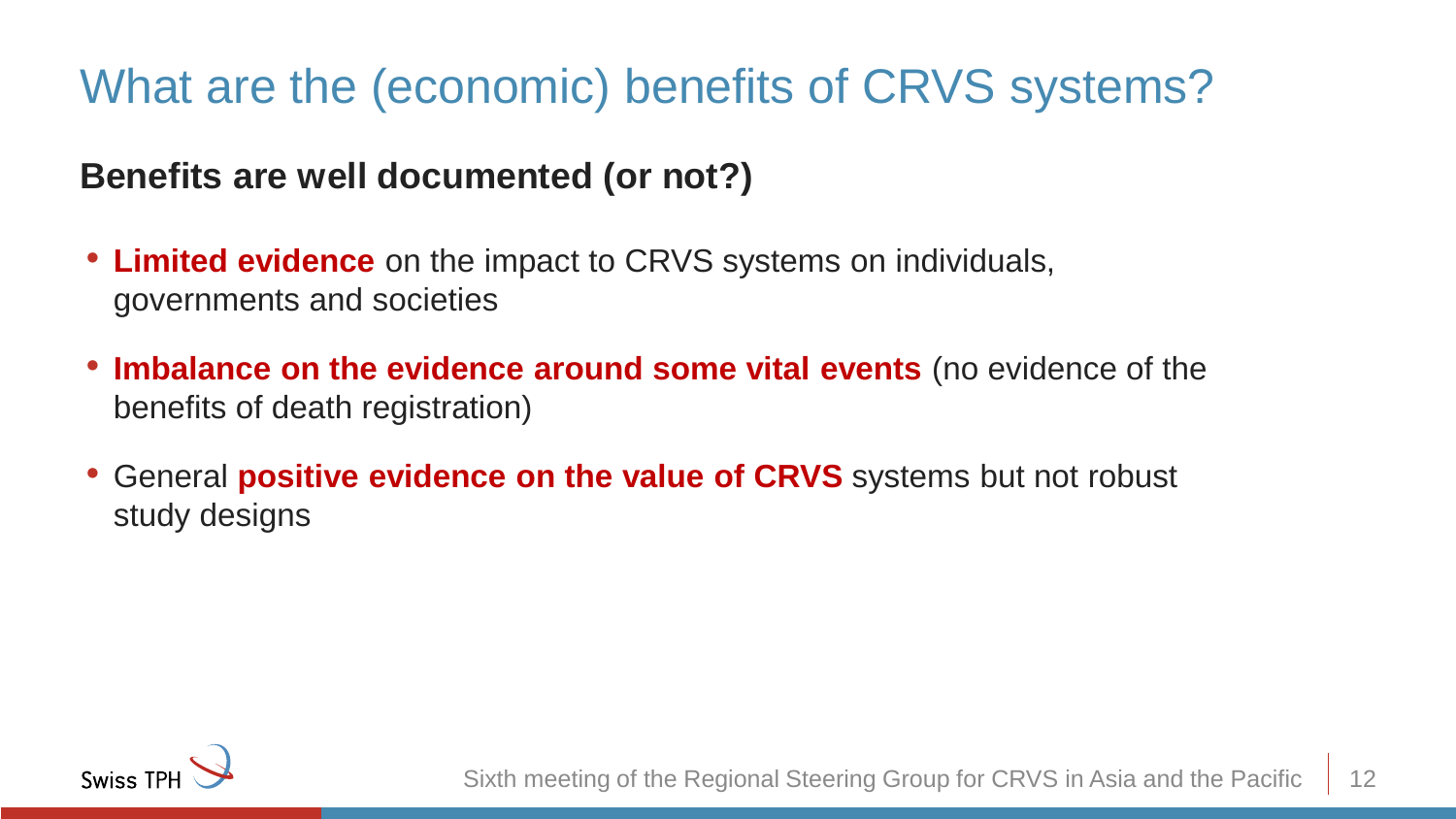

# Framework to develop an economic case for CRVS Methodological approach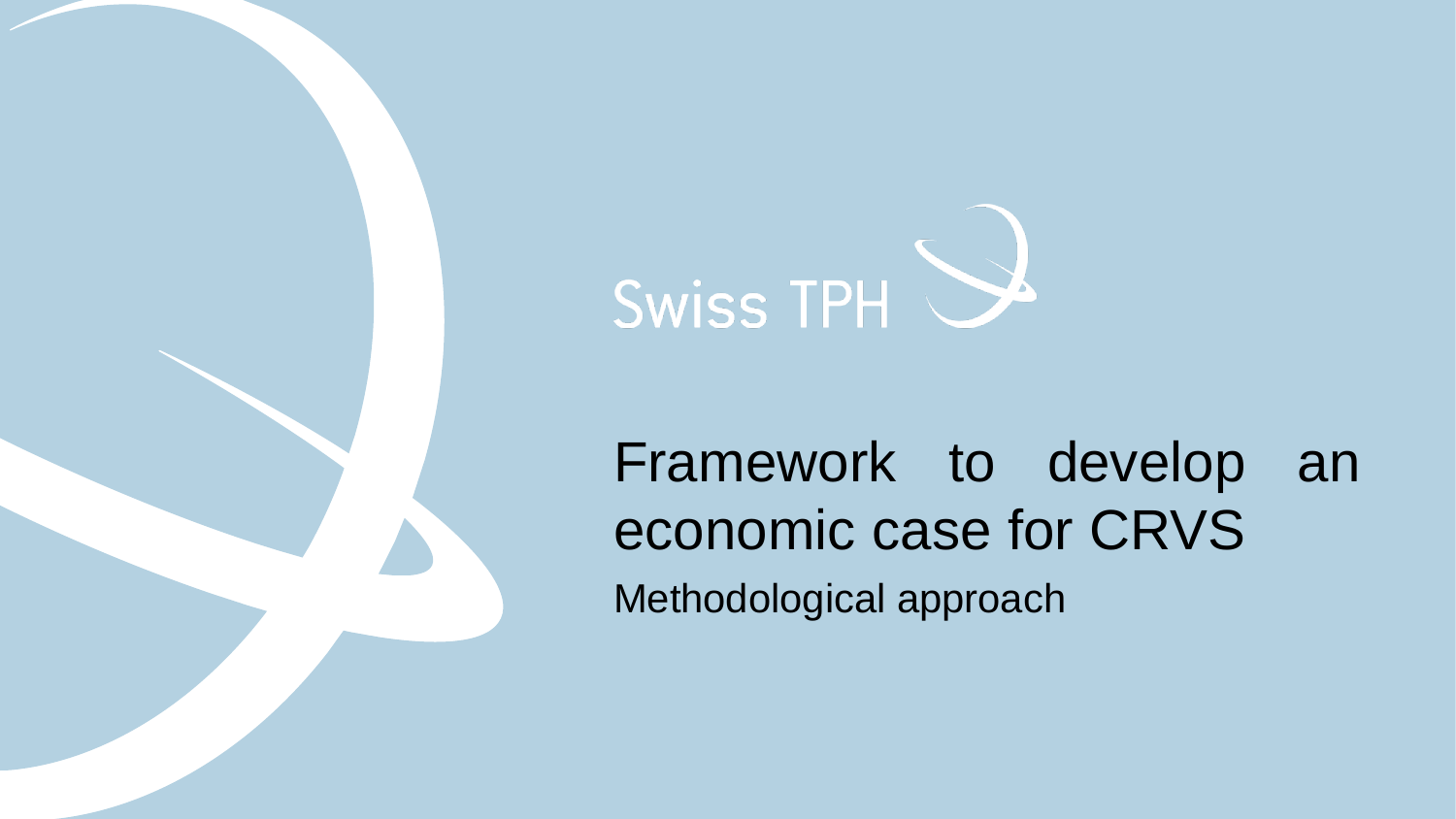**"Divide and rule" approach**



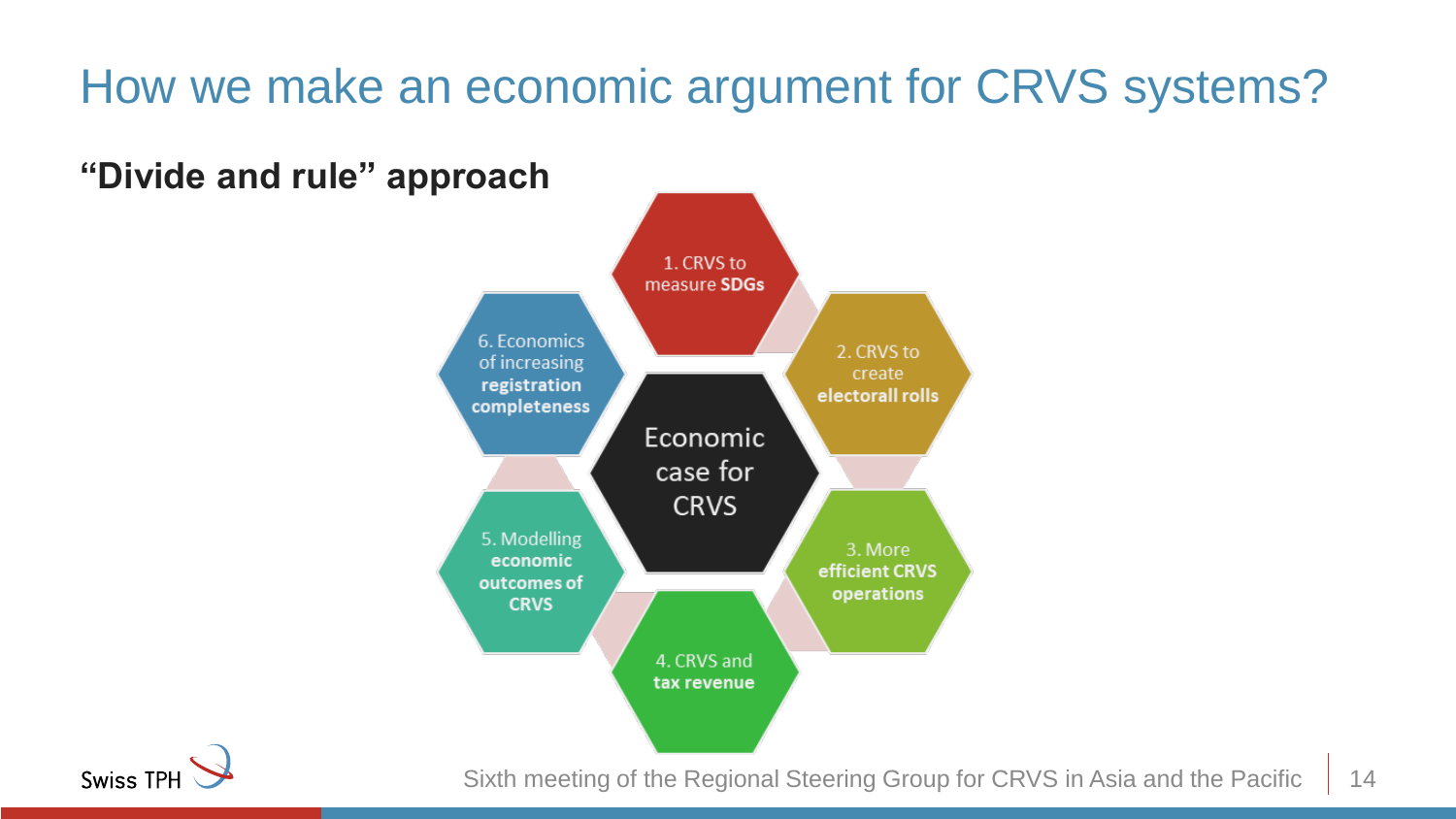1. CRVS to measure SDGs

### **Differential cost of measuring SDGs with CRVS vs household surveys**

#### **Rationale**

- Countries need accurate information to monitor SDGs
- 67 SDG indicators can be monitored with a functional CRVS system
- Countries need to find the right balance between surveys and routine systems

- Is it cost-saving to implement a functional CRVS system as compared to routine household surveys to measure these indicators.
- What is the unit cost per participant, per capita, and per indicator of the system.

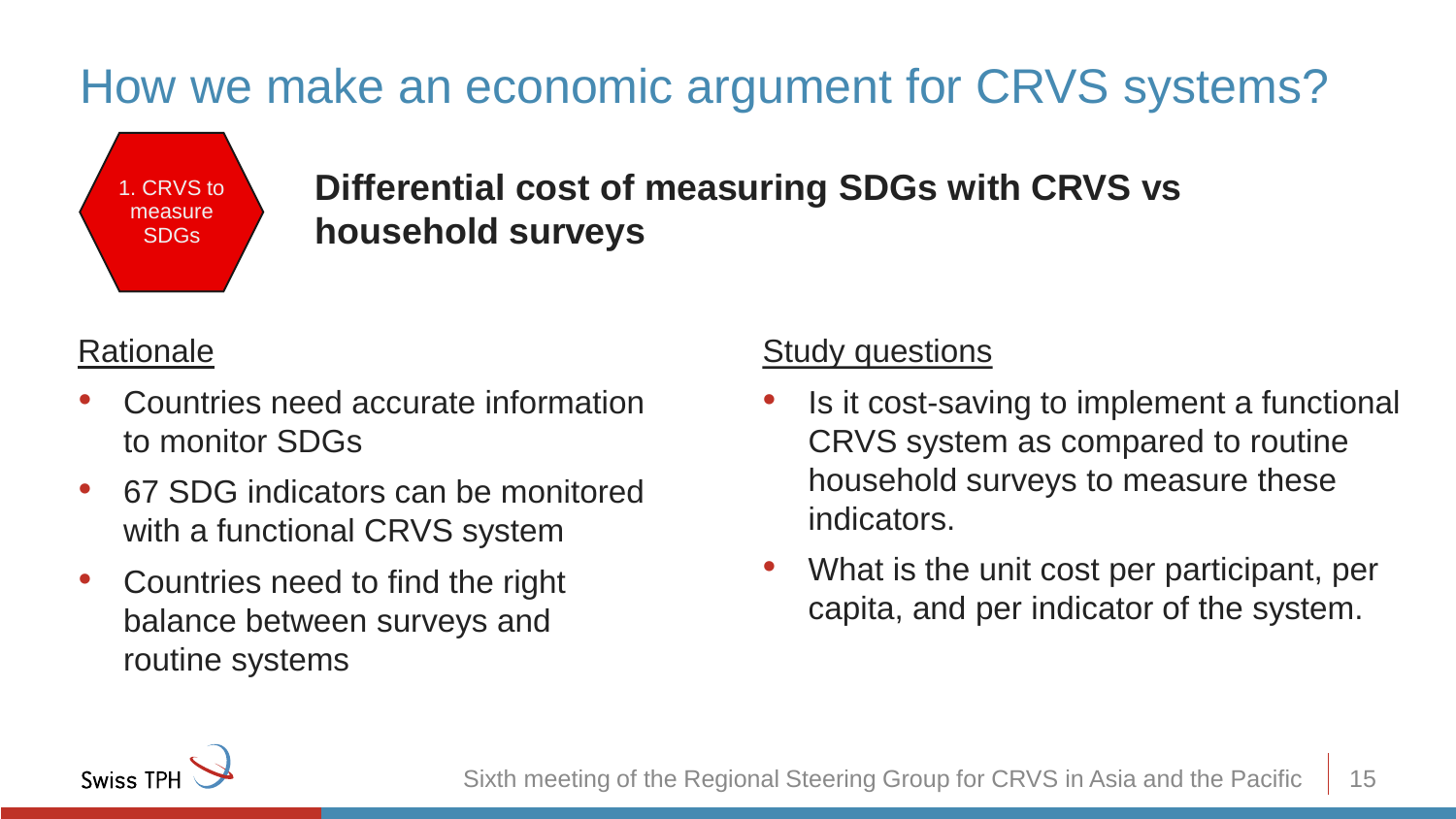

**Cost of developing a voter registration list with different approaches**

#### **Rationale**

- Electoral roll creation is resource intensive and costly
- Passive systems rely on existing registers like CRVS to update the electoral roll
- Countries need to find the right balance between surveys and routine systems

- What is the marginal cost of using a functional CRVS system to prepare an electoral roll as compared to the cost of deploying a electoral census methodology?
- Which approach to electoral roll development and maintenance provides more completeness, accuracy and quality?

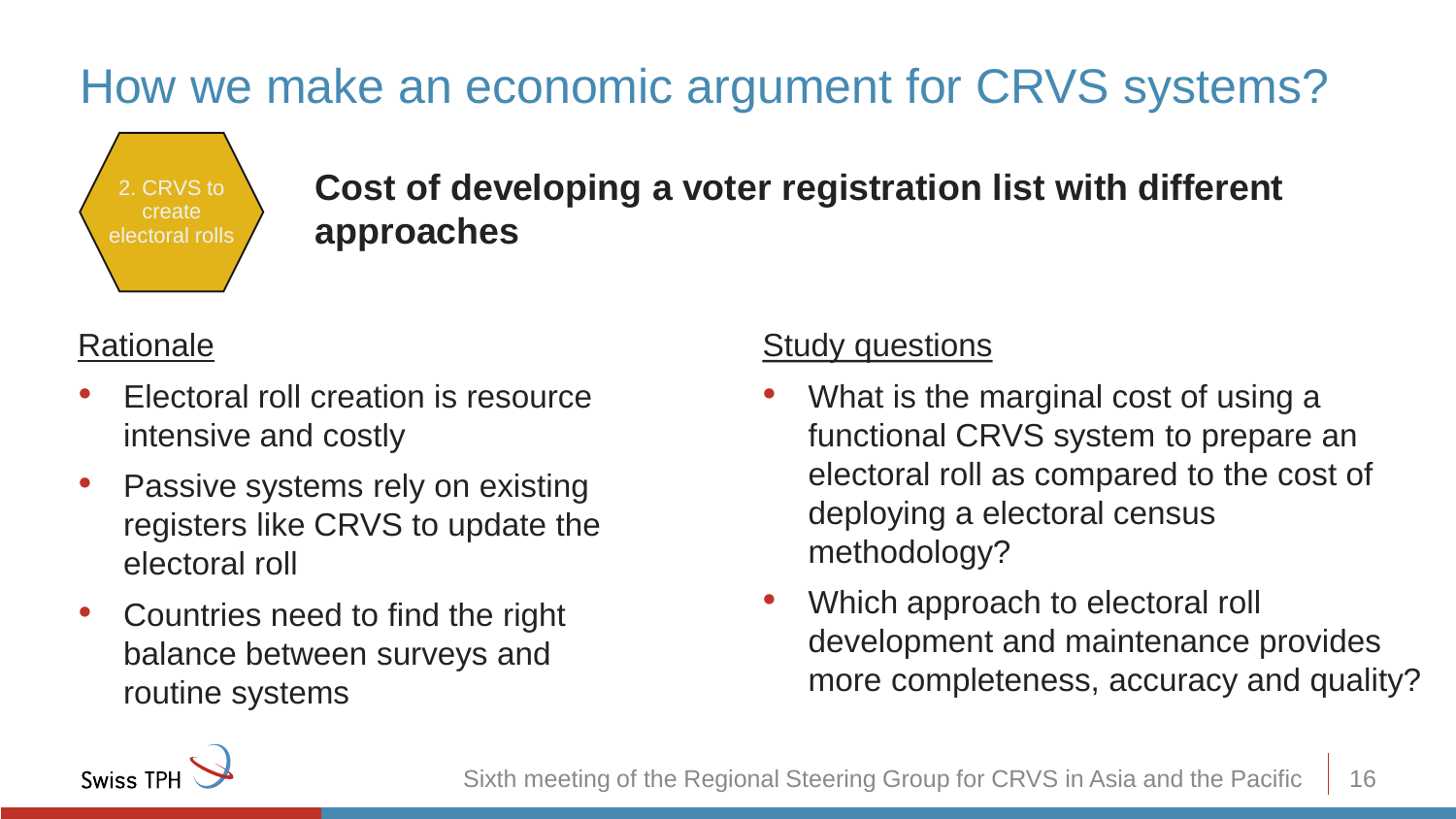

### **Improving the efficiency of crvs operations through digitization**

#### **Rationale**

- Many government are transitioning from paper to digital
- Digitizing requires significant upfront investments
- Efficiency gains due to digitization must be assessed in the light of the investments

- What is the incremental cost of digitizing a CRVS system given different scenarios of implementation?
- Are digital CRVS systems more efficient than paper-based systems?
- Does digitization of a CRVS system lead to improved completeness and accuracy?

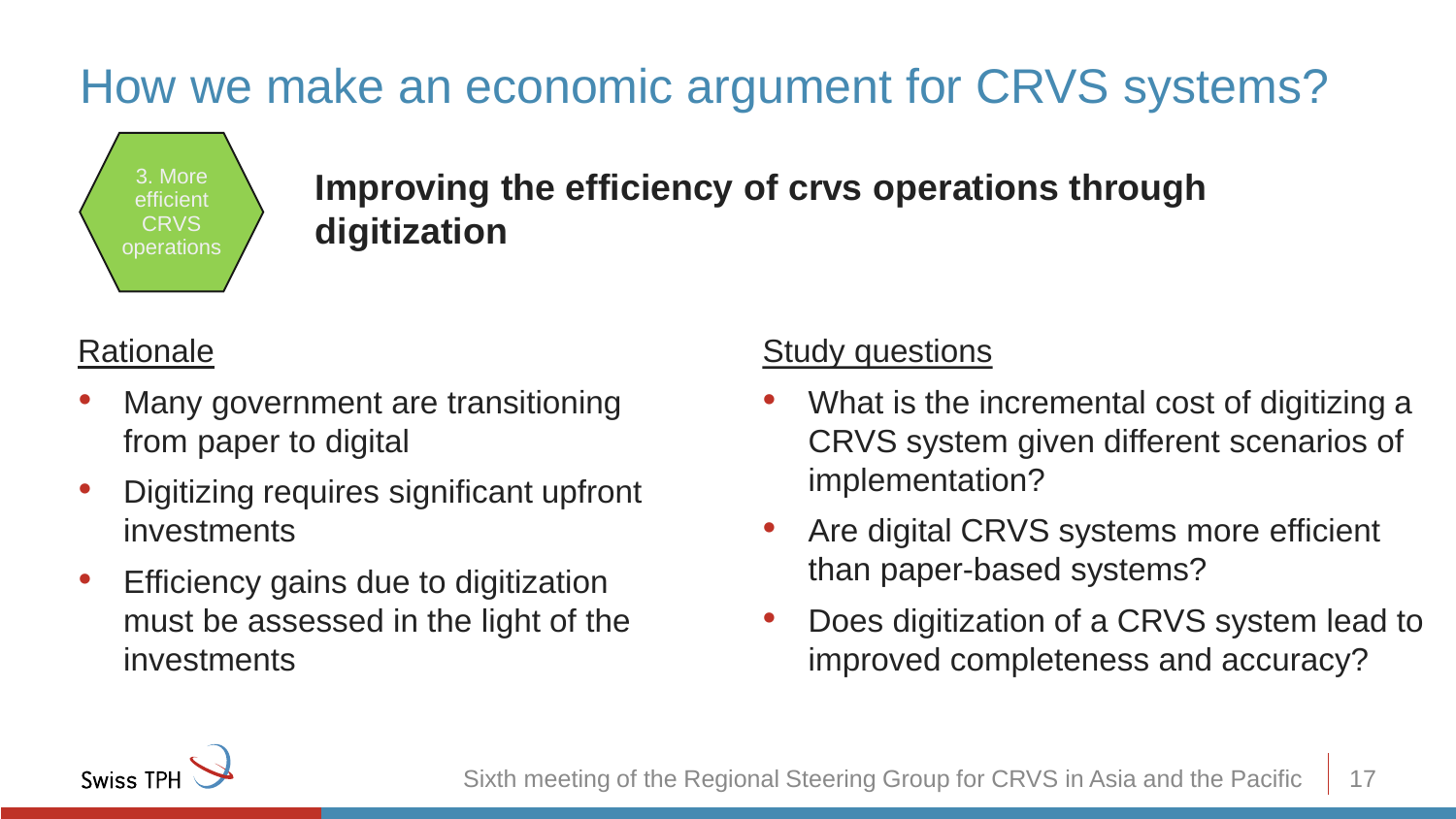

**Measuring increase in tax revenue as a consequence of functioning CRVS systems**

#### **Rationale**

- Knowing the tax base is essential to increase tax revenue
- CRVS systems can improve taxation through the provision of legal documents and allowing interoperability of databases

- What is the marginal impact of CRVS completeness on tax revenue?
- What is the information required to build this analysis?

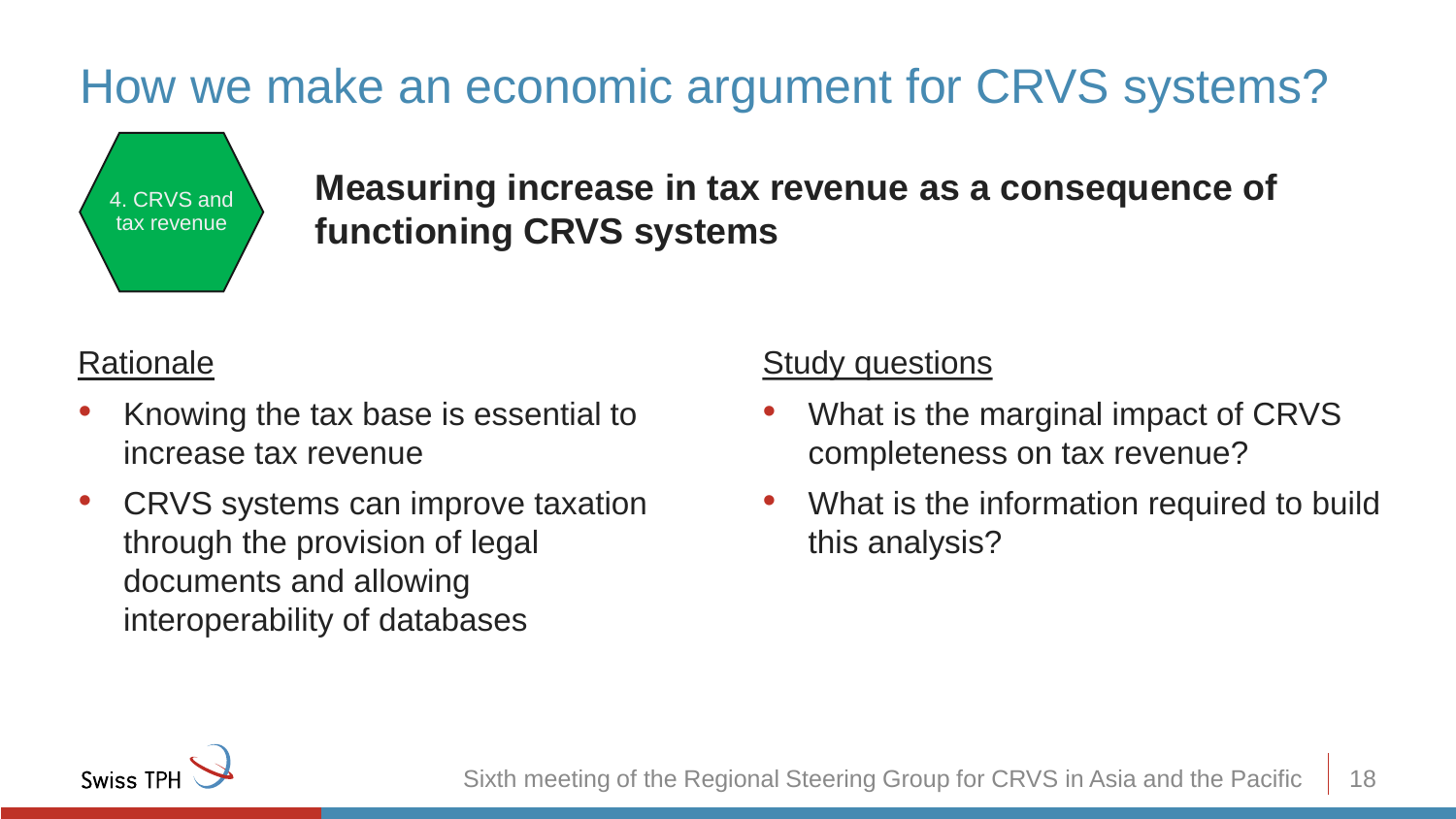

### **Modelling Modelling the economic outcomes of CRVS systems**

#### **Rationale**

- CRVS systems impact health, education and economic opportunities through different channels
- Phillips et al identified some of those pathways for health outcomes
- Some of the benefits for CRVS systems can be valued in economic terms

- What is the magnitude of the macroeconomic impact of CRVS improvement?
- As measured through the association of lagged GDP growth to improvements in CRVS system coverage.

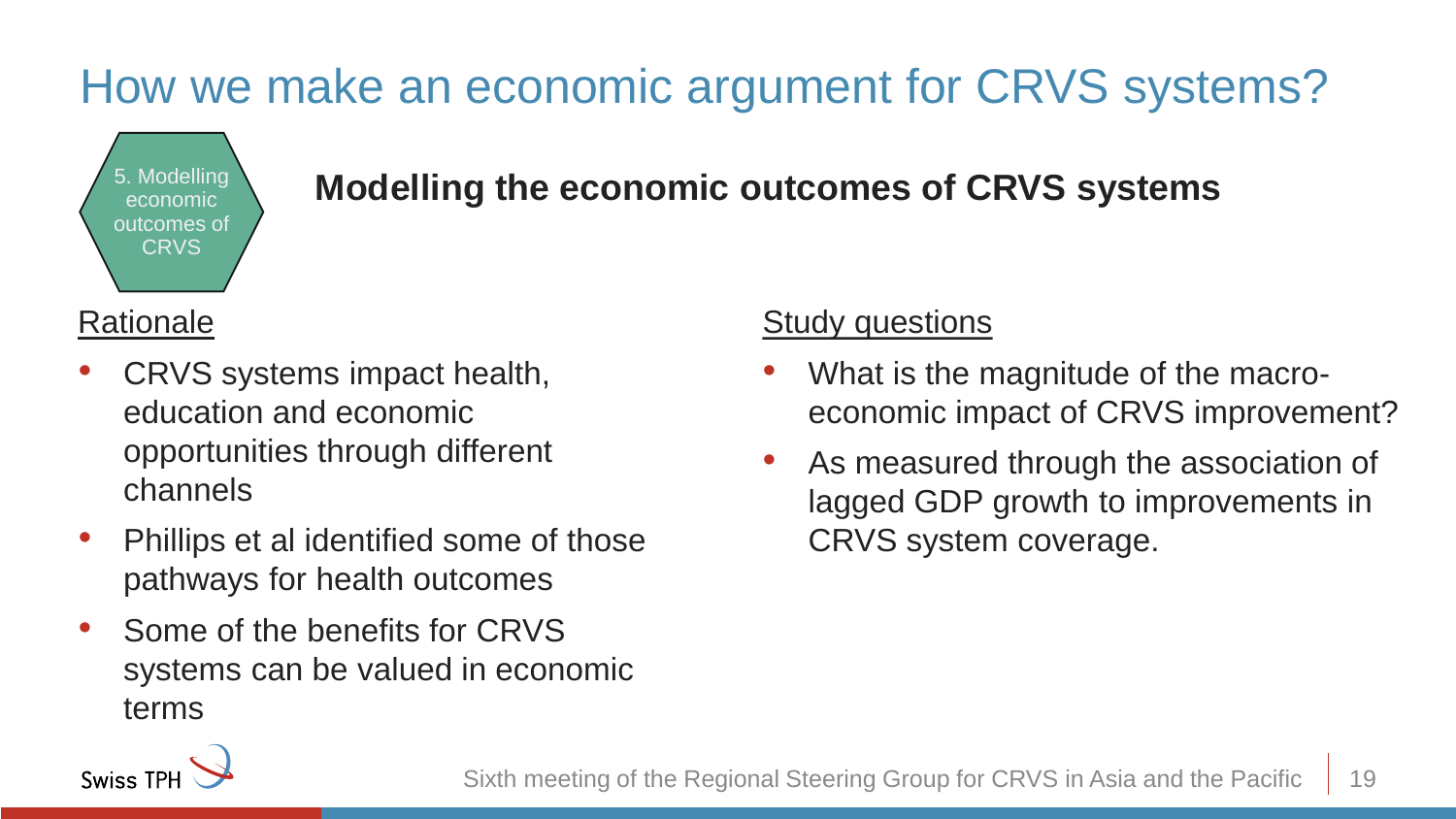6. Economics of increasing completeness **Modelling cost of CRVS to increasing completeness of CRVS systems**

#### **Rationale**

- Countries are at different stages of CRVS completeness
- Identifying the production function for CRVS systems is essential to improve performance

- What is the shape and scale of the costcompleteness production function for a specific country CRVS?
- What is the marginal cost of improving the completeness of a given country CRVS system?

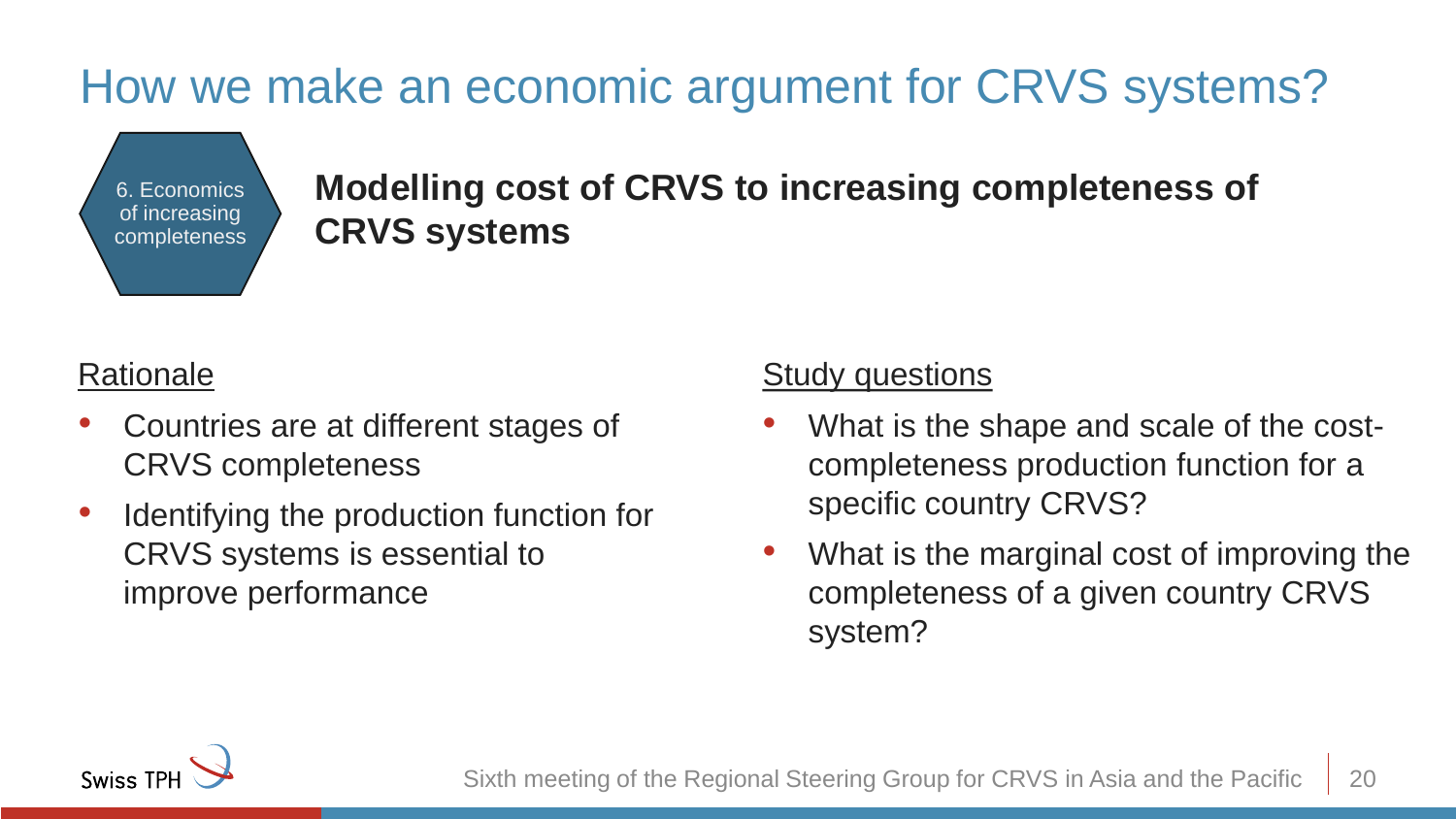### Plan for the session

### **Key objectives**

- We aim with this session to summarize the existing knowledge and experience about the cost and benefits of CRVS systems as a foundation to build an economic case for CRVS.
- We plan to describe the "Framework to develop an economic case for CRVS" using case studies of the application in some LMICs.
- Facilitate a discussion within the CRVS global and regional community to **build a**  strong economic case for CRVS aiming at attracting resources and attention
- Explore the integration of these methodologies as a core component of the efforts of Regional and Global stakeholders to strengthen CRVS systems in countries, including UN ESCAP

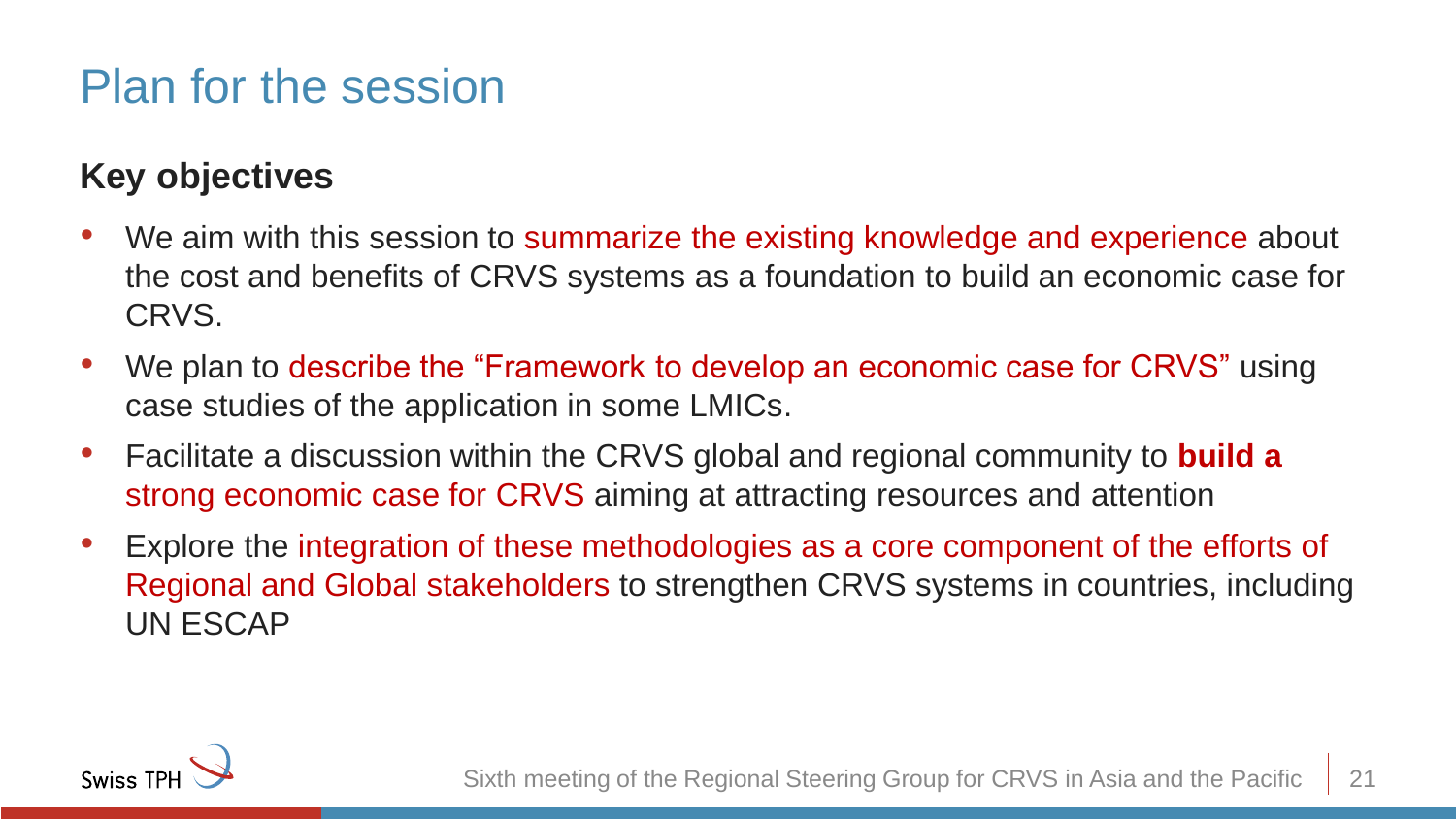### Summary points

- There is a need for more evidence on the impact of CRVS systems;
- Existing evidence shows benefits of CRVS systems for individuals, government and societies;
- The framework to develop an economic case for CRVS provides 6 case study methodologies for countries to implement (currently discussing with Tanzania and Mozambique)
- We could include some case studies from Asia Pacific if countries are interested